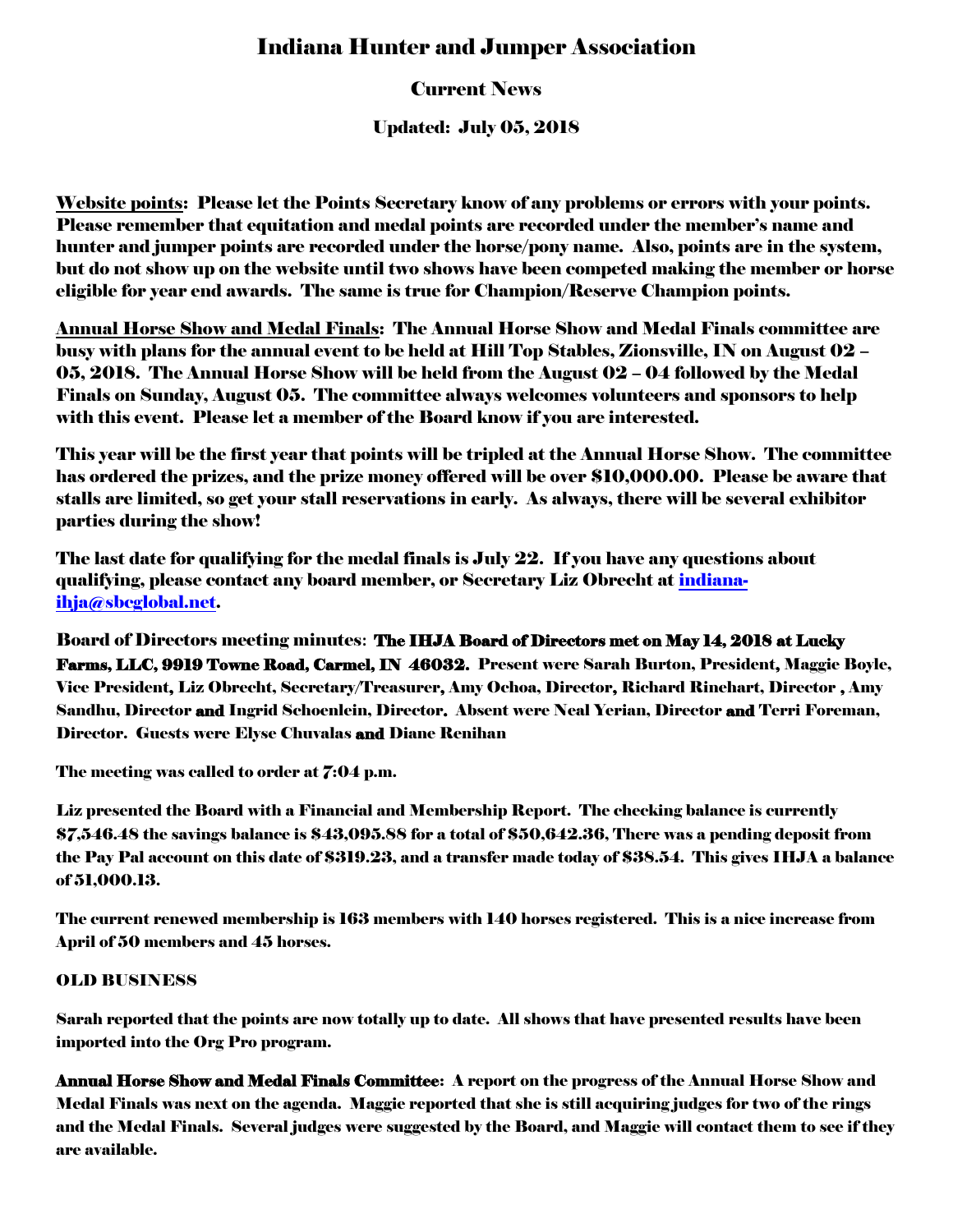The portable stalls have been ordered and will be set up in the available barns. Liz will contact the stall company to find out what date they will be able to deliver and pick up the stalls.

Liz ordered postcards which will be mailed out to the membership and other interested exhibitors. Extra copies were ordered to hand out at horse shows to further promote the show. The postcards will be available for the May 19 Hill Top Stables show. As stalls are going to be limited, it will be necessary to get reservations turned in as early as possible. Richard suggested contacting non member trainers as well to see if they have any customers to bring. The show offers prize money and triple points this year.

Amy reported on the prizes and awards for both the Annual Horse Show and the Medal Finals. She presented the board with several options, and is just waiting on the budget to make the final decision. Other suggestions were made by the Board members. It was decided to call the tee shirt company used last year for the finalist prize. Amy will contact them to see if they are available again this year.

Next, the discussion turned to hiring a course designer for the weekend. Several suggestions were made, and Maggie will follow up to find out their availability and cost. Dawn Stumm will be contacted to see if she is willing to do the pre show managing. This will include all hiring of staff and securing the shavings, portable toilets and other arrangements. She will then work with the course designer for the show days of the event. Liz will contact her to make sure that this is agreeable with her and to see if she can provide the board with a fixed fee for these services.

Pam Holdgrafer will be handling all stall reservations and assignments as well as help during the show. Pam will also be in charge of taking the golf cart rentals for Hill Top. Liz will find out the cut off for the rentals. Sarah will provide Liz with a copy of the contract to take to Hill Top at their May 19-20 show.

Sarah is going to contact a videographer that reached out to her to see what the cost for this would be. It was also suggested that horse show photographers be contacted to see if they are available/interested in taking pictures during the show. This would be nice to have especially for the Medal Finals.

Elyse reported on sponsorships for the show. Sponsor letters were passed out to all board members to use to solicit sponsorships for this year. There are already some commitments made. Each board member will be responsible for making contacts. As Sarah will be creating the prize list again this year, all sponsorships need to be turned in to her as soon as possible.

The Annual Horse Show and Medal Finals are still in need of help with the Hospitality. Ingrid volunteered to help over the weekend. IHJA still needs volunteers to pick up the items and be in charge of the parties planned during the weekend.

Changes to the schedule were discussed. Maggie will make the changes necessary and send the schedule to Sarah for inclusion in the prize list.

Rules and By-Laws Committee: The Committee will discuss changes to be made to the by-laws of the organization. Sarah has been doing research into this, and will provide information at the committee meeting to be held after the Annual Horse Show and Medal Finals. Discussion was also made of the specs for the Intermediate Child/Adult Jumper class held at WEC. The specs do not totally match the specs for any divisions IHJA currently gives points for. It was discussed to have the Mini Jumper become Intermediate Child/Adult Jumper for 2019. (Update: - the specs more match Puddle Jumper due to height than Mini Jumper). It was suggested that the Committee look into the WEC divisions to see if any changes need to be made to IHJA's divisions in order to count points there.